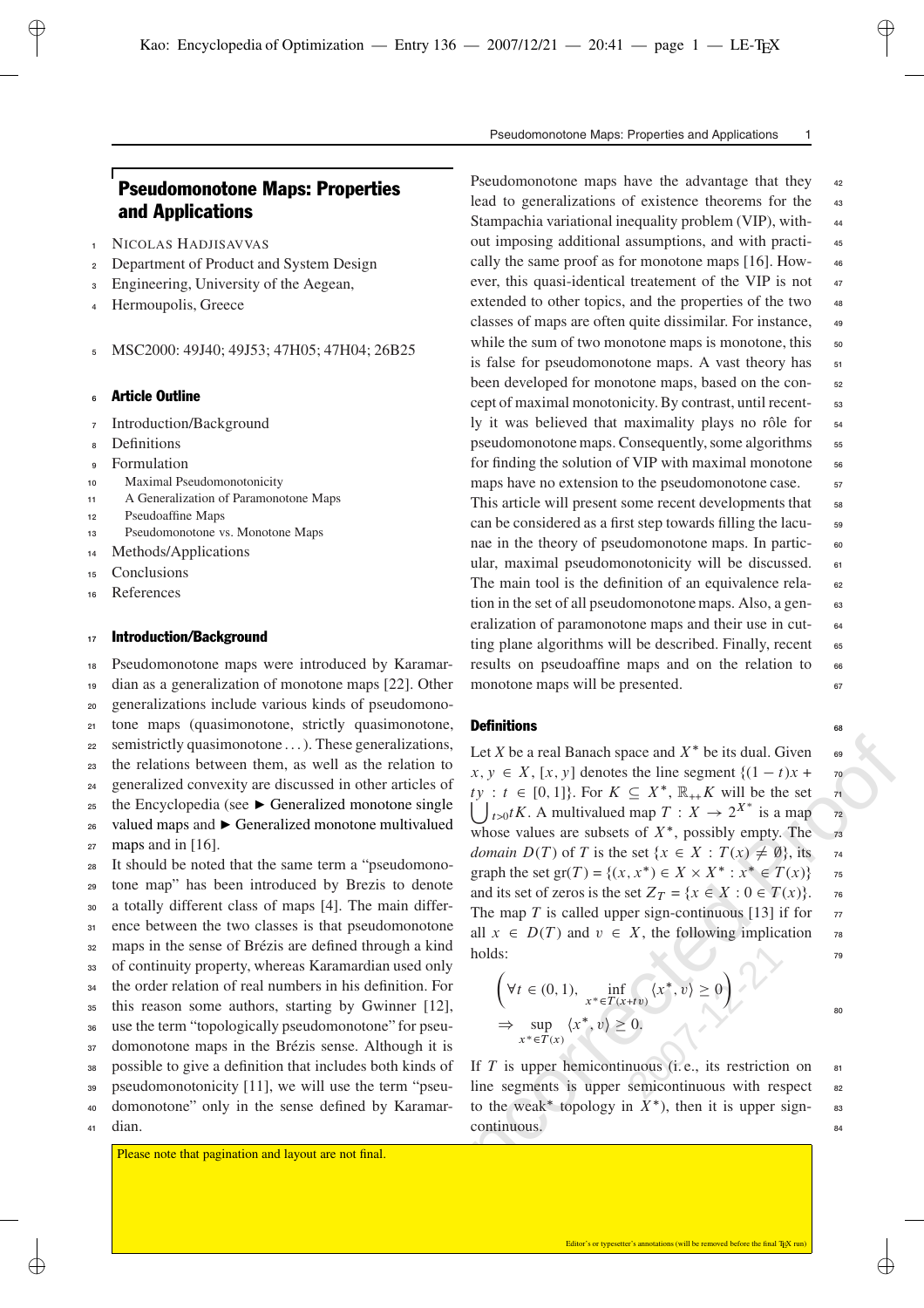#### 2 Pseudomonotone Maps: Properties and Applications

**EXECUTE: 85** The map *T* is called monotone if for every  $(x, x^*)$ ,<br>  $\therefore$   $(y, y^*) \in \mathcal{F}(T)$ ,  $(y^* \neq y^* \leq y^*) \geq 0$ ; it is called <sup>86</sup>  $(y, y^*) \in \text{gr}(T)$ ,  $\langle y^* - x^*, y - x \rangle \ge 0$ ; it is called <br><sup>87</sup> maximal monotone if its graph is not strictly contained maximal monotone if its graph is not strictly contained in the graph of any other monotone map. Also, *T* is called *D*-maximal monotone if its graph is not strict- ly contained in the graph of any other monotone map with the same domain.

**<sup>92</sup>** The map *T* is called pseudomonotone if for every  $(x, x^*)$ ,  $(y, y^*) \in \text{gr}(T)$ , the following implication **<sup>94</sup>** holds.

$$
45 \qquad \langle x^*, y - x \rangle \ge 0 \Rightarrow \langle y^*, y - x \rangle \ge 0.
$$

**<sup>96</sup>** Obviously, every monotone map is pseudomonotone.

97 Given a locally Lipschitz function  $f: X \to \mathbb{R} \cup \{+\infty\}$ ,<br>we denote by  $2^0 f$  its Clerke subdifferential [7]. The

we denote by  $\partial^0 f$  its Clarke subdifferential [7]. The

@ **<sup>99</sup>** locally Lipschitz function *f* is called pseudoconvex if

for every  $x \in \text{dom}(f)$  and  $x^* \in \partial$ <br>implication holds: 101 implication holds: 100 for every  $x \in \text{dom}(f)$  and  $x^* \in \partial^0$  $f(x)$  the following

$$
f_{\rm{max}}
$$

$$
\langle x^*, y - x \rangle \ge 0 \Rightarrow f(y) \ge f(x).
$$

**<sup>103</sup>** It is known that a locally Lipschitz function *f* is pseudoconvex if and only if  $\partial^0 f$  is a pseudomonotone map [23]. **<sup>105</sup>** map [23].

### **<sup>106</sup>** Formulation

✐

# **<sup>107</sup> Maximal Pseudomonotonicity**

 In order to introduce maximal pseudomonotone maps, one first defines an equivalence relation in the set of pseudomonotone maps. Two pseudomonotone maps *T* 1 and  $T_2$  are called equivalent if they have the same domain, the same set of zeros, and for each *x* which <sup>113</sup> is not a common zero, the elements of  $T_1(x)$  are posi-<br>  $\ldots$  tive multiples of the elements of  $T_2(x)$  and vice verse.  $\frac{1}{2}$ <sup>114</sup> tive multiples of the elements of  $T_2(x)$  and vice versa. In other words,

116 (a) 
$$
D(T_1) = D(T_2)
$$
  
117 (b)  $Z_{T_1} = Z_{T_2}$ ,

$$
118 \quad \text{(c) for every } x \in D(T_1), \, \mathbb{R}_{++} T_1(x) = \mathbb{R}_{++} T_2(x).
$$

118 (c) for every  $x \in D(T_1)$ ,  $\mathbb{R}_{++}T_1(x) = \mathbb{R}_{++}T_2(x)$ .<br>
In this case we write  $T_1 \sim T_2$ . This is an equiva-<br>
long relation Another spect of this equivalence is pro-120 lence relation. Another aspect of this equivalence is pro-

**<sup>121</sup>** vided by the Stampacchia variational inequality. Given a map *T* and a convex subset *K* of *X*, we denote by VIP:  $(T, K)$  the set of all  $x \in K$  which are solutions of the **122**<br>**ID** VIP: **<sup>123</sup>**

$$
\forall y \in K, \exists x^* \in T(x) : \langle x^*, y - x \rangle \ge 0.
$$

The following result holds [14].

**Proposition 1** *Let*  $T_1$ ,  $T_2$  *be pseudomonotone maps. If* **126**<br> $T_1$  **126**  $T_2$  **126**  $S(T_1, K) = S(T_1, K)$  for given convex **127**  $T_1 \sim T_2$ , then  $S(T_1, K) = S(T_2, K)$  for every convex 127<br>  $S(T_1, K) = S(T_2, K) = S(T_1, K)$  for any set  $K \subseteq X$ . Conversely, if  $S(T_1, K) = S(T_2, K)$  for 128<br>every line seement K and T. T. have weak<sup>\*</sup> compact.  $e^{i\theta}$  is the segment K and  $T_1$ ,  $T_2$  *have weak*<sup>\*</sup>-compact **129**<br> *expansively also that*  $T_1$ ,  $T_2$  *have weak*<sup>\*</sup>-compact **129** *convex values, then*  $T_1 \sim T_2$ *.* **<sup>130</sup>**

Since all equivalent maps provide the same solutions **<sup>131</sup>** to VIP, one can choose any element of the equivalence **<sup>132</sup>** class to study or even find the solutions. **<sup>133</sup>**

Given a pseudomonotone map T, its equivalence class 134 has a maximum with respect to graph inclusion. This **<sup>135</sup>** is simply the map  $\hat{T}$  defined by  $\hat{T}(x) = \bigcup_{S \sim T} S(x)$  for  $\frac{136}{136}$  all  $x \in D(T)$ . It can be shown [13] that  $\hat{T}$  is also given all  $x \in D(T)$ . It can be shown [13] that  $\hat{T}$  is also given **137**<br>by the formula by the formula  $138$ 

$$
\hat{T}(x) = \begin{cases}\n\emptyset, & \text{if } x \notin D(T) \\
\mathbb{R}_{++}T(x), & \text{if } x \in D(T) \setminus Z_T \\
N_{L_{T,x}}, & \text{if } x \in Z_T\n\end{cases}
$$
\n<sup>139</sup>

where  $N_{L_{T,x}}$  is the normal cone at *x* to the set  $L_{T,x} = 140$ A pseudomonotone map  $\hat{T}$  is called *D*-maximal pseu-<br>domonotone if the graph of  $\hat{T}$  is not properly contained  $: \exists y^* \in T(y), \langle y^*, y - x \rangle \leq 0$ . **<sup>141</sup>** domonotone, if the graph of  $\hat{T}$  is not properly contained **143**<br>in the graph of any other man with the game domain in the graph of any other map with the same domain. **<sup>144</sup>** When the domain of T is convex, there is an equivalent, 145 more appealing definition for *D*-maximal pseudomono- **<sup>146</sup>** tonicity [14]: **<sup>147</sup>**

If the graph of any other hap which the same totutant. The same that we have the domain of T is convex, there is an equivalent, the more appealing definition for *D*-maximal pseudomono-<br>tonicity [14]:<br>**Proposition 2** Let **Proposition 2** *Let T be pseudomonotone and such that* **<sup>148</sup>**  $D(T)$  *is convex. Then* T *is D-maximal pseudomono-* **149**<br>*tone if, and only if, every pseudomonotone extension of* **150** *tone if, and only if, e very pseudomonotone extension of* **<sup>150</sup>** *T* with the same domain is equivalent to T.

Some properties of the set of zeros of *T* are provided by **<sup>152</sup>** the following proposition [14].

**Proposition 3** *Let T be D-maximal pseudomonotone.* **<sup>154</sup>** *Then*  $Z_T$  *is weakly closed in*  $D(T)$ *. If in addition* **155** (*T*) is convex, then  $Z_T$  is also convex, and  $z \in Z$  $\frac{1}{157}$  is equivalent to  $\frac{1}{157}$ T **156**

$$
\forall (y, y^*) \in \text{gr}(T), \langle y^*, y - z \rangle \ge 0.
$$

The following proposition provides a simple criteri- **<sup>159</sup>** on for showing the *D*-maximal pseudomonotonicity of **<sup>160</sup>** a map [13]. <sup>161</sup>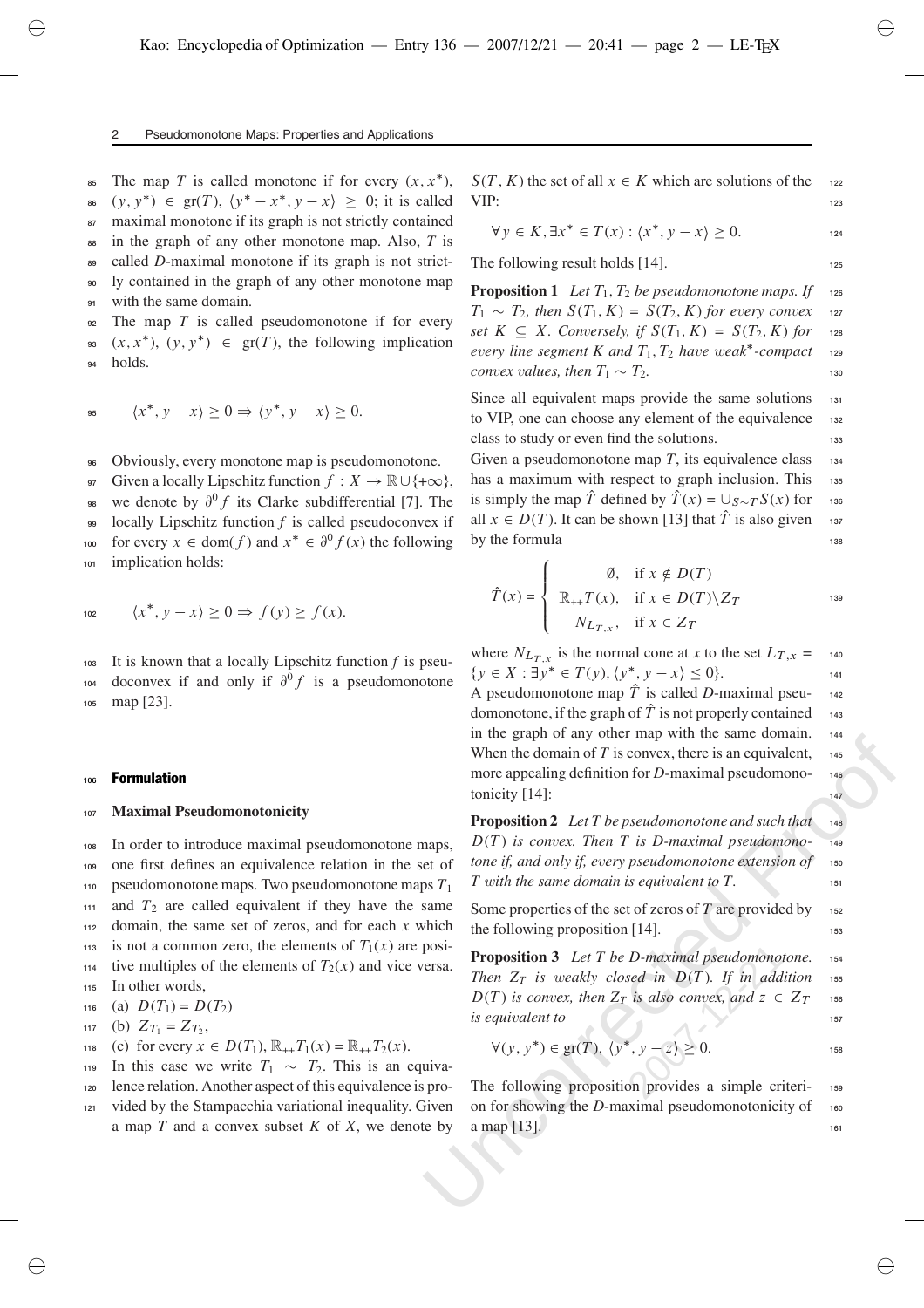**<sup>162</sup> Proposition 4** *Assume that T is pseudomonotone, upper-sign continuous, with weak* **<sup>163</sup>** *-compact, con vex* **164** *values and open domain* D ( T )*. Then T is D-maximal* **<sup>165</sup>** *pseudomonotone.*

**<sup>166</sup>** A simple consequence of the above proposition is:

✐

**Corollary 5** The Clarke subdifferential  $\partial^0 f$  of a local-<br>  $\partial^0 f$  *I* inscluit, pseudoconvex function  $f : X \to \mathbb{R}$ 

 $\frac{1}{168}$  *ly Lipschitz, pseudoconvex function*  $f : X \to \mathbb{R}$  U

**169**  $\{\pm\infty\}$  is a D-maximal pseudomonotone map.

 As was explained before, from the point of view of VIP one can use any element of the equivalence class. This is fortunate, since in many cases instead of showing that a *D*-maximal pseudomonotone map has a "nice" property (as is the case with maximal monotone maps), one shows that an equivalent map has this property. For instance, one has:

**<sup>177</sup> Proposition 6** *If T is D-maximal pseudomonotone,*

*then*  $\hat{T}(x)$  is convex for every  $x \in D(T)$ . If in particu-<br>  $\sum_{n=1}^{\infty}$  lay the assumptions of Proposition 4 are satisfied than

x x 2 D T **<sup>179</sup>** *lar the assumptions of Proposition 4 are satisfied, then* 180  $\hat{T}(x) \cup \{0\}$  *is weak*<sup>\*</sup>-closed.

**<sup>181</sup>** Here is a case where one can find an equivalent map **<sup>182</sup>** with a better continuity property [13]:

 **Proposition 7** *Let*  $T : \mathbb{R}^n \to 2^{\mathbb{R}^n}$  *be a pseudomono-***tone map, upper sign-continuous,** with compact convex **185**  $values.$  If  $D(T)$  is open and convex, then there exists an *equivalent upper semicontinuous map*  $T_1$  with closed *compact values.*

 For instance let *T* be a single-valued pseudomonotone 189 map defined on an open convex subset of  $\mathbb{R}^n$ . If T is hemicontinuous (i. e., continuous along line segments) then the above proposition guarantees that there exists an equivalent map which is continuous. Likewise, one can show that under some fairly general assumptions, **194** *T* is equivalent to a map which is generically single- valued (i. e., is single valued except on a set of the first category). See Corollary 3.10 in [13].

### **<sup>197</sup> A Generalization of Paramonotone Maps**

**<sup>198</sup>** A multivalued map *T* is called paramonotone if for every  $(x, x^*)$ ,  $(y, y^*) \in \text{gr}(T)$ ,  $\langle y^* - x^*, y - x \rangle = 0$ <br>and implies that  $x^* \in T(y)$  and  $y^* \in T(x)$ . It can be  $\text{implies that } x^* \in T(y) \text{ and } y^* \in T(x). \text{ It can be shown that the subdifferential of a proper log converges.}$  $\frac{201}{201}$  shown that the subdifferential of a proper lsc convex **<sup>202</sup>** function is paramonotone [5]. Other examples of para-**<sup>203</sup>** monotone maps are given in [21]. Paramonotone maps

have been extensively used in algorithms for the solu-

tion of VIP [5,6,24]. The main reason is that these maps **<sup>204</sup>** have the following "cutting plane property": **<sup>205</sup>**

$$
\begin{aligned}\nx \in S(T, K) \\
y \in K \\
\langle y^*, x - y \rangle \ge 0 \\
\text{for some } y^* \in T(y)\n\end{aligned}\n\Rightarrow y \in S(T, K). \quad (1) \quad \text{206}
$$

✐

✐

**<sup>227</sup>**

Assume that a map has property (1). If at the *n*th iter- **<sup>207</sup>** ation of an algorithm one finds a point  $y_n$  that is not **208** a solution of VIP, then all solutions of VIP belong to **<sup>209</sup>** the intersection of *K* with the halfspace  $\binom{n}{n}$ ,  $x - y_n$  < 0} where  $y_n^*$  is an arbitrary element of **211** : **<sup>210</sup>**  $\frac{v}{T}$  $n$ ). **212** 

Let  $K \subseteq X$  be nonempty, closed and convex. A single 213<br>valued pseudomonotone map  $T : K \longrightarrow V^*$  is called valued pseudomonotone map  $T: K \to X^*$  is called 214<br>pseudomonotone if for all  $x, y \in K$ pseudomonotone<sub>\*</sub> if for all  $x, y \in K$ , , **<sup>215</sup>**

$$
\langle T(x), y - x \rangle = \langle T(y), y - x \rangle = 0
$$

implies that  $T(x) = kT(y)$ , for some  $k > 0$  [8]. Note **217**<br>that single valued pseudomenators, maps are a son, we that single-valued pseudomonotone<sub>\*</sub> maps are a generalization of single-valued paramonotone maps. To **<sup>219</sup>** extend this generalization to the multivalued case, one **<sup>220</sup>** needs the tools presented in the previous subsection. **<sup>221</sup>**

**Definition 8** [17] A map  $T : X \rightarrow 2^{X^*}$  is pseudo- 222 monotone<sub>\*</sub> on  $K$  if it is pseudomonotone and for every  $\frac{223}{223}$  $x = 0$  imply  $x^* \in \hat{T}(y)$  and  $y^* \in \hat{T}(x)$ K and  $x^* \in T(x)$ ,  $y^* \in T(y)$ ,  $\langle x^*, y - x \rangle$ <br> $\langle x \rangle = 0$  imply  $x^* \in \hat{T}(y)$  and  $y^* \in \hat{T}(x)$ = **<sup>224</sup>**  $\langle y^*, y - x \rangle = 0$  imply  $x^* \in \hat{T}(y)$  and  $y^* \in \hat{T}(x)$ . 225

It is easy to see that every paramonotone map is **<sup>226</sup>** pseudomonotone . Other classes of pseudomonotone maps is provided by the following propositions [17]. **<sup>228</sup>**

**Proposition 9** *The Clarke subdifferential*  $\partial^0 f$  *of a lo-*  $\partial^2 f$  *of a lo-*  $\partial^2 f$  *cally lingglize proposes function*  $f$  *is propide cally Lipschitz pseudoconvex function f is pseudo-* 230 *monotone .* **<sup>231</sup>**

**Proposition 10** If the map T is pseudomonotone<sub>\*</sub>, then 232 *any map equi valent to T is pseudomonotone .* **<sup>233</sup>**

It is easy to see that every paramonotone map is  $z_{27}$ <br>toone pseudomonotone.. Other classes of pseudomonotone...<br>
T is maps is provided by the following propositions [17].<br>
entis)<br> **Proposition 9** The Clarke subdifferen Proposition 9 is a particular case of a more gen- **<sup>234</sup>** eral situation. A map *T* is called cyclically pseu- **<sup>235</sup>** domonotone [9,10] if for every  $(x_i, x_i^*) \in \text{gr}(T), i = 236$ <br>
1.2 and the following implication holds:  $x_1, 2, \ldots, n$ , the following implication holds:  $2^{37}$ 

$$
\langle x_i^*, x_{i+1} - x_i \rangle \ge 0, \forall i = 1, 2, \dots, n-1
$$
  
\n
$$
\Rightarrow \langle x_n^*, x_1 - x_n \rangle \le 0.
$$

**Proposition 11** *If T is D-maximal pseudomonotone* **<sup>239</sup>** *and cyclically pseudomonotone with con vex domain,* **<sup>240</sup>** *then it is pseudomonotone .* **<sup>241</sup>**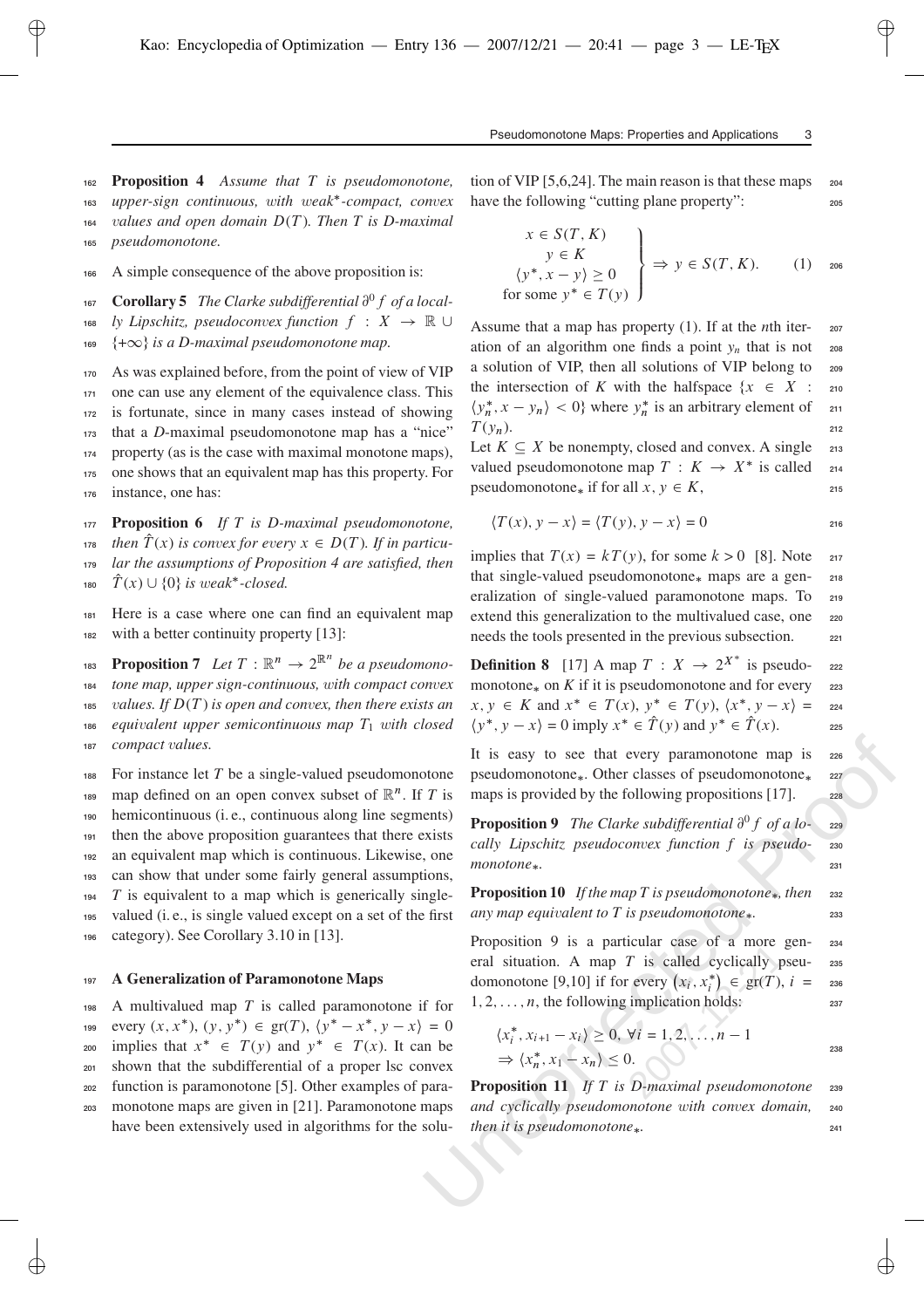#### Pseudomonotone Maps: Properties and Applications

**<sup>242</sup>** Since the Clarke subdifferential of a locally Lipscitz

**<sup>243</sup>** pseudoconvex function is *D*-maximal pseudomonotone **<sup>244</sup>** and cyclically pseudomonotone, we see that the previ-

**<sup>245</sup>** ous proposition implies Proposition 9.

**<sup>246</sup>** We saw that paramonotone maps have the cutting plane

**<sup>247</sup>** property (1). The same is true for pseudomonotone

**<sup>248</sup>** maps; what is more interesting is that these maps are **<sup>249</sup>** characterized in some sense by the cutting plane prop-

**<sup>250</sup>** erty:

✐

 **Proposition 12** *Let T be pseudomonotone on the con- vex set K. If T is pseudomonotone, then property (1) holds on e very subset of K. Con versely, if prop- erty (1) holds on every convex, compact subset of K and T has con vex, weak* **<sup>255</sup>** *-compact values, then T is pseudomonotone on the interior of K.*

**<sup>257</sup>** If *T* is single-valued, the assumption of pseudomono-**<sup>258</sup>** tonicity becomes redundant:

**Proposition 13** *Let*  $T: K \rightarrow X^*$  *be hemicontinu-*T K ! X **<sup>260</sup>** *ous. If T has property (1) on each convex compact sub-***<sup>261</sup>** *set of K, then T is pseudomonotone on K and pseudo-***<sup>262</sup>** *monotone on its interior.*

**<sup>263</sup>** In Sect. "Methods/Applications" we will show how to **<sup>264</sup>** apply pseudomonotone maps for the solution of varia-**<sup>265</sup>** tional inequalities.

### **<sup>266</sup> Pseudoaffine Maps**

267 Given a convex subset K of  $\mathbb{R}^n$ , a single-valued map 268  $T : K \to \mathbb{R}^n$  is called pseudoaffine (or PPM, as in [3])<br>269 if both T and  $-T$  are pseudomonotone. These mans  $269$  if both  $T$  and  $-T$  are pseudomonotone. These maps **<sup>270</sup>** were studied in [3] in connection with VIP. It is easy 271 to see that a differentiable function  $f: K \to \mathbb{R}$  is  $\frac{272}{272}$  pseudolinear (i. e., both *f* and *-f* are pseudoconvex) if 273 and only if  $\nabla f$  is pseudoaffine. It is not hard to show 274 that pseudolinear functions defined on the whole space  $275 \quad \mathbb{R}^n$  have a very particular form [2,25]:

**276 Proposition 14** *A differentiable function*  $f : \mathbb{R}^n \to \mathbb{R}$ f ! **<sup>277</sup>** *is pseudolinear if and only if there exist a vector*  $\mathbb{R}^n$  and a one-variable differentiable function h whose **<sup>279</sup>** *deri vati ve is al ways positi ve or identical to zero, such* 280 *that*  $f(x) = h(\langle u, x \rangle)$ .

281 If  $T = \nabla f$  in this case, then  $T(x) = h'(u, x)$ , i.e.,  $T$  is equal to a positive multiple of a constant vector. **282 <sup>283</sup>** For general pseudoaffine maps (i. e., those that are not **<sup>284</sup>** necessarily equal to a gradient) that are defined on the

whole space, the following elegant characterization has **285** been shown: **<sup>286</sup>**

**Proposition 15** *A map*  $T : \mathbb{R}^n \to \mathbb{R}^n$  *is pseudoaffine* 287 *if and only if there exists a positive function*  $g : \mathbb{R}^n$ g and only if there exists a positive function  $g : \mathbb{R}^n \to \mathbb{R}$ <br> $\mathbb{R}$ , a skew-symmetric linear map A and a vector u such z<sub>89</sub> *that* **<sup>290</sup>**

$$
\forall x \in \mathbb{R}^n, \ T(x) = g(x)(Ax + u).
$$

The proof of the above result needs some "global" argu- **<sup>292</sup>** ments provided by algebraic topology and by projective **<sup>293</sup>** geometry [2]. **<sup>294</sup>**

# **Pseudomonotone vs. Monotone Maps <sup>295</sup>**

One of the basic differences between the class of mono- **<sup>296</sup>** tone maps and the class of pseudomonotone maps has **<sup>297</sup>** to do with their stability with respect to some oper- **<sup>298</sup>** ations. For instance, the class of monotone maps is **<sup>299</sup>** stable with respect to addition (i. e., the sum of two **<sup>300</sup>** monotone maps is monotone), while this is not the case  $\frac{301}{201}$ for pseudomonotone maps. By contrast, the product of **<sup>302</sup>** a pseudomonotone map with a positive function pro- **<sup>303</sup>** duces a pseudomonotone map while this is not the case  $304$ for monotone maps. **<sup>305</sup>**

and siac and Motreanul [20] otherator result in so<br>
map this direction. Assume that X is a Hilbert space (in [18]<br>
1[3]) one considered  $X = \mathbb{R}^n$  and  $K \subseteq X$  is a convex set surface in [18]<br>
maps with nonempty interior. In particular, it was noted in [1] that a map  $T$ : In particular, it was noted in [1] that a map  $I : X \to 306$ <br> $2^{X*}$  is monotone if and only if for every  $x^* \in X^*$  the  $307$  $\text{map } T + x^*$  is pseudomonotone. More recently He [18] <sup>308</sup> and Isac and Motreanu [20] obtained another result in **309** this direction. Assume that *X* is a Hilbert space (in [18] **<sup>310</sup>** one considered  $X = \mathbb{R}^n$  and  $K \subseteq X$  is a convex set **311**<br>with popematy interior. Let further  $T : K \to V^*$  be an with nonempty interior. Let further  $T: K \to X^*$  be 312 a continuous single-valued map which is Gâteaux differentiable in the interior of K. Then T is monotone if  $\frac{314}{2}$ and only if  $T + x^*$  is pseudomonotone for all  $x^*$  in  $\infty$ a straight line of  $X^*$ . The differentiability assumption is  $\overline{\phantom{a}}$  316 essential in the argument of both papers [18,20] because <sup>317</sup> the proof is based on a first-order characterization of **<sup>318</sup>** generalized monotonicity. 319

In a recent paper [15] it was shown that the differentia- **<sup>320</sup>** bility assumption is redundant, and one can also weak- **<sup>321</sup>** en considerably the assumption that the interior of  $K$  is  $\frac{322}{2}$ nonempty. Given  $x^* \in X^*$  and a set  $K \subseteq X$ , one says <sup>323</sup><br>that  $x^*$  is perpendicular to K if the value of  $x^*$  is son that  $x^*$  is perpendicular to *K* if the value of  $x^*$  is constant on *K*, i. e.,  $\langle x^*, y - x \rangle = 0$  for all  $x, y \in K$ . The <sup>325</sup><sup>25</sup>  $\frac{1}{226}$  following proposition holds.  $\frac{326}{226}$ 

**Proposition 16** *Let*  $K \subseteq X$  *be nonempty and con-* **327**<br>
Also a map with nonempty and  $T : K \longrightarrow 2^{X^*}$  be a map with nonempty  $vex$  and  $T$  :  $K \rightarrow 2^{X^*}$  be a map with nonempty **328**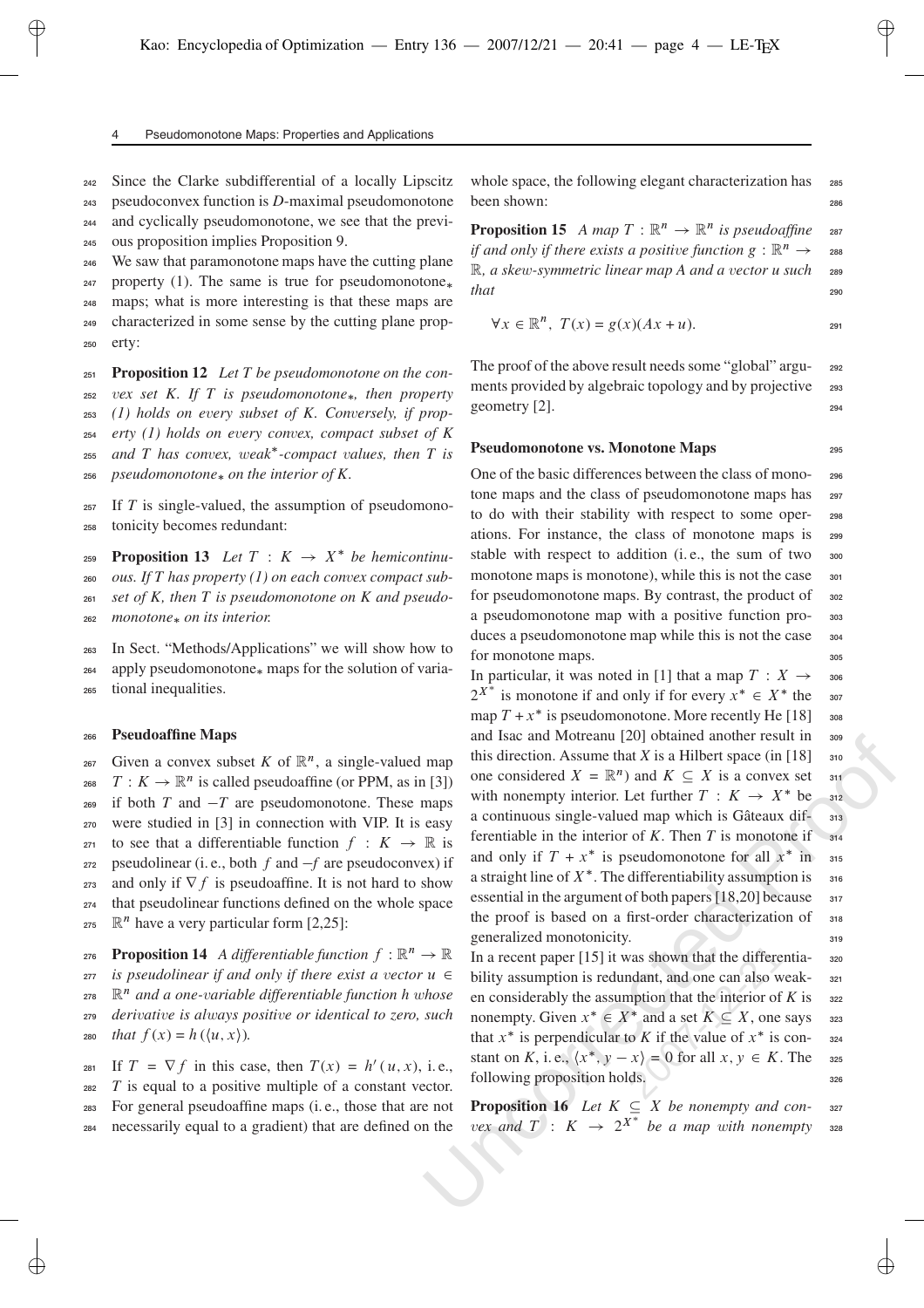Pseudomonotone Maps: Properties and Applications 5

**329** *values.* Assume that there exists a straight line S = 330  $\{x_0^* + tx^*: t \in \mathbb{R}\}$  in  $X^*$  such that  $x^*$  is not perpendic-<br>  $\{x_0^* + tx^*: t \in \mathbb{R}\}$  in  $X^*$  such that  $x^*$  is not perpendicx  $\begin{cases} \n\cdots & \text{if } \{x_i\} \text{ and } \{x_i\} \text{ is } \text{if } \{x_i\} \text{ is } \text{if } \{x_i\} \text{ is } \text{if } \{x_i\} \text{ is } \text{if } \{x_i\} \text{ is } \text{if } \{x_i\} \text{ is } \text{if } \{x_i\} \text{ is } \text{if } \{x_i\} \text{ is } \text{if } \{x_i\} \text{ is } \text{if } \{x_i\} \text{ is } \text{if } \{x_i\} \text{ is } \text{if } \{x_i\} \text{ is } \text{if$ **<sup>332</sup>** *Then T is monotone.*

 In case *K* has nonempty interior or, more generally, nonempty quasi-interior, the assumption " $x^*$  is not per- $\frac{1}{335}$  pendicular to *K*" is automatically fulfilled. It should also be noted that the results of this subsection are also true if we replace "pseudomonotone" by "quasimono- tone" (see the article Generalized monotone multi-valued maps in this Encyclopedia for the definition).

# **<sup>340</sup>** Methods/Applications

 Many of the algorithms used to find a solution of a vari- ational inequality with a paramonotone map, can be also used in the more general case of a pseudomono- tone<sub>\*</sub> map. We illustrate this by an example of a per- turbed auxiliary problem method. Let *K* be a closed <sup>346</sup> convex subset of a Hilbert space  $H, T: K \to 2^H$  a map T K ! **<sup>347</sup>** with nonempty values. Choose a Gâteaux differentiable strongly convex function  $M : H \to \mathbb{R}$  with a weakly continuous derivative (we can take for instance  $M(x) =$ <br> $||x||^2/2$ ). Construct a sequence  $\{x_k\}_{k=1}^{\infty}$  by the follow.  $||x||^2/2$ ). Construct a sequence  $\{x_k\}_{k\in\mathbb{N}}$  by the follow- $\lim_{n \to \infty} \lim_{n \to \infty} \frac{1}{n}$ 

- $352$  **(i)** Choose an arbitrary  $x_0 \in K$ .
- $\begin{aligned} \text{353} \quad \text{(ii)} \quad \text{Having chosen } x_k, \text{ find } x_{k+1} \in K \\ \text{and } x^* \quad \in T(x_{k+1}) \text{ such that} \end{aligned}$

 $\lim_{k \to 1} \in T(x_{k+1})$  such that

✐

$$
\forall y \in K, \ \langle \mu_k x_{k+1}^* + M'(x_{k+1}) - M'(x_k), y - x_{k+1} \ \rangle \ge 0
$$

356 where  $\{\mu_k\}_{k \in \mathbb{N}}$  is a sequence of positive constants  $\frac{1}{357}$  bounded from below. Note that finding  $x_{k+1}$  amounts to <sup>358</sup> solving VIP for the perturbed map  $T_{k+1}(\cdot) = \mu_{k+1} T(\cdot) +$ <br>  $M'(\cdot) = M'(\cdot)$ . This problem can be much easier than  $M'(\cdot) - M'(x_k)$ . This problem can be much easier than  $\frac{1}{260}$  the original one, since for instance if *T* is weakly mono-**361** tone and  $\mu_{k+1}$  is small, then  $T_{k+1}$  is strongly monotone.<br> **362** Assume that VIP has a solution and that the sequence **<sup>362</sup>** Assume that VIP has a solution and that the sequence **363** <sup>th</sup> the second matrix of the satisfies a fairly general conti-<br><sup>364</sup> is pseudomonotone<sub>\*</sub> and satisfies a fairly general conti $k \}_{k \in \mathbb{N}}$  is well-defined. Then it can be shown that if T <sup>365</sup> nuity condition, then the sequence  $\{x_k\}_{k\in\mathbb{N}}$  converges weakly to a solution of VIP for *T*. Details can be found **<sup>366</sup>** weakly to a solution of VIP for *T*. Details can be found **<sup>367</sup>** in [17].

# **<sup>368</sup>** Conclusions

- **<sup>369</sup>** The theory of pseudomonotone maps is far from been
- **<sup>370</sup>** developed to a satisfactory level. By contrast, the theory

CE2 Please provide publisher location. CE3 Please provide publisher and publisher location. of monotone maps has reached a high level of maturi- **<sup>371</sup>** ty [19]. It is hoped that some of the recent advances pre- **<sup>372</sup>** sented here, and in particular the ideas on maximality of **<sup>373</sup>** pseudomonotone maps, will provide a firm background **<sup>374</sup>** for the study of pseudomonotonemaps. This is illustrat- **<sup>375</sup>** ed by the ease and naturalness with which notions like **<sup>376</sup>** paramonotonicity can be generalized to pseudomono- **<sup>377</sup>** tone maps, a task that seemed almost impossible before **<sup>378</sup>** the introduction of maximal pseudomonotone maps. In **<sup>379</sup>** addition, the new notion of a pseudomonotone map **<sup>380</sup>** seems to be ideally fit the cutting plane property (see **<sup>381</sup>** Proposition 12) and this adds some confidence that the  $\frac{382}{2}$ definition of maximality is on the right way. **<sup>383</sup>**

#### References **<sup>384</sup>**

✐

- 1. Aussel D, Corvellec JN, Lassonde M (1994) Subdifferential **<sup>385</sup>** characterization of quasiconvexity and convexity. J Convex **<sup>386</sup>** Anal 1:195–201 **387**
- 2. Bianchi M, Hadjisavvas N, Schaible S (2003) On Pseu- **<sup>388</sup>** domonotone Maps  $T$  for which  $-T$  is also pseudomonotone.  $\frac{389}{200}$ J Convex Anal 10:149–168 **<sup>390</sup>**
- 3. Bianchi M, Schaible S (2000) An extension of pseudolinear **<sup>391</sup>** functions and variational inequality problems. J Optim The- **<sup>392</sup>** ory Appl 104:59–71 **<sup>393</sup>**
- 4. Brezis H (1968) Equations et inéquations nonlinéaires **<sup>394</sup>** dans les espaces vectoriels en dualité. Ann Inst Fourier **<sup>395</sup>** 18:115–175 **<sup>396</sup>**
- 5. Bruck RE Jr (1976) An iterative solution of a variational **<sup>397</sup>** inequality for certain monotone operators in Hilbert space. **<sup>398</sup>** Bull Amer Math Soc 81:890–892; Corrigendum, Bull Amer **<sup>399</sup>** Math Soc 82 (1976) 353 **<sup>400</sup>**
- 6. Burachik R, Iusem A (1998) A generalized proximal point **<sup>401</sup>** algorithm for the variational inequality problem in Hilbert **<sup>402</sup>** space. SIAM J Optim 8:197–216 **<sup>403</sup>**
- 7. Clarke FH (1983) Optimization and nonsmooth Analysis. **<sup>404</sup>** Wiley Interscience, CE2 405
- 8. Crouzeix JP, Marcotte P, Zhu D (2000) Conditions ensuring **<sup>406</sup>** the applicability of cutting-plane methods for solving varia- **<sup>407</sup>** tional inequalities, Math Program 88:521–539 **<sup>408</sup>**
- 9. Daniilidis A, Hadjisavvas N (1999) On the subdifferen- **<sup>409</sup>** tials of pseudoconvex and quasiconvex functions and cyclic **<sup>410</sup>** monotonicity, J Math Anal Appl 237:30–42 **<sup>411</sup>**
- 10. Daniilidis A, Hadjisavvas N (2000) On generalized cyclical- **<sup>412</sup>** ly monotone operators and proper quasimonotonicity, Optim **<sup>413</sup>** 47:123–135 **<sup>414</sup>**
- Bull Amer Math Sce 81:890-892; Corrigendum, Bull Amer 988<br>Math Sce 82 (1976) 353<br>6. Burachik R, Iusem A (1998) A generalized proximal point  $\omega_2$ <br>algorith for the variational inequality problem in Hilbert  $\omega_2$ <br>space. S 11. Domokos A, Kolumban J (2000) Comparison of two differ- **<sup>415</sup>** ent types of pseudomonotone mappings, In: Popoviciu E (ed) **<sup>416</sup>** Seminaire de la théorie de la meilleure approximation, con- **<sup>417</sup>** vexité et optimisation. CE3 pp 95-103 418
	- 12. Gwinner J (1981) On fixed points and variational inequali- **<sup>419</sup>** ties—a circular tour. Nonlinear Anal 5:565–583 **<sup>420</sup>**
	- 13. Hadjisavvas N (2003) Continuity and maximality properties **<sup>421</sup>** of pseudomonotone operators. J Convex Anal 10:459–469 **<sup>422</sup>**